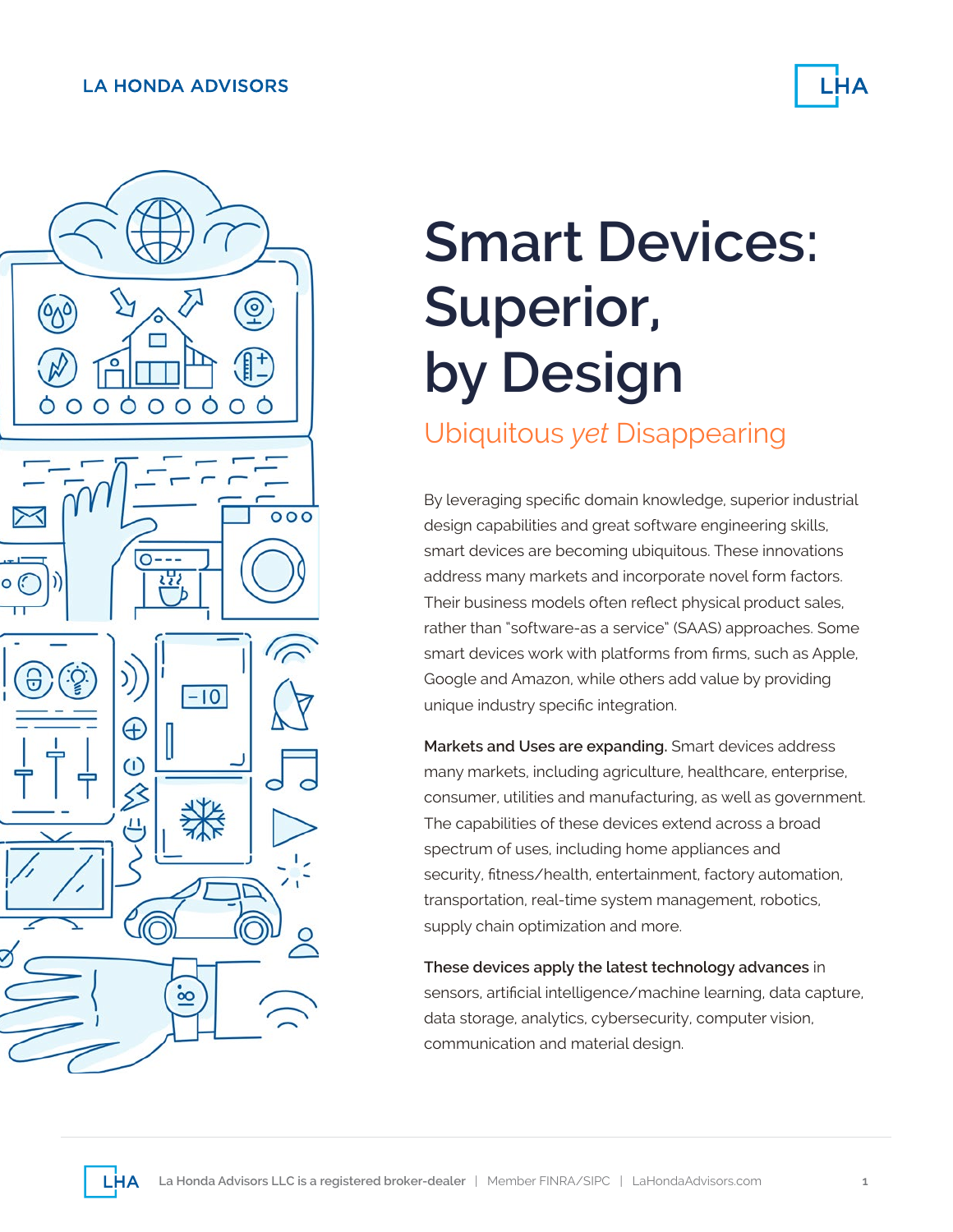With this briefing, the second in our Smarter Living series, we highlight the efforts of the following smart device innovators as emblematic of this growing opportunity:

#### **Arable Labs**

**LifeEar**

Offers affordable tools that help people collect and synthesize site-specific agricultural data

#### **Eight Sleep**

**Neurio**

Uses technology that can measure, understand, and optimize the way you sleep

### **Huddly**

Applies artificial intelligence to video conferencing and collaboration

#### **Swift Sensors**

Offers solutions to proactively protect and monitor equipment and processes, comply with regulations, and enhance business performance

#### **June Oven**

Delivers the best possible culinary experience by applying a passion for technology

#### **Whistle**

Uses smart technology to track your pet's location and activity

### Empowers people to get the most of life through smart, simplified hearing solutions

Provides granular intelligent data for today's new energy world

### **Guidance from the Past**

The smart devices of today are the result of years of progress in the evolution and integration of many technologies. To provide perspective, consider the views of **Mark Weiser**, a researcher at **Xerox PARC**, who coined the term **ubiquitous computing** and conceptualized the **potential of smart devices**:

*"The most profound technologies are those that disappear. They weave themselves into the fabric of everyday life until they are indistinguishable from it.*

*"Like the personal computer, ubiquitous computing will enable nothing fundamentally new, but by making everything faster and easier to do, with less strain and mental gymnastics, it will transform what is apparently possible.* 

*"Machines that fit the human environment, instead of forcing humans to enter theirs, will make using a computer as refreshing as taking a walk in the woods."*

**The Computer for the 21 Century** Scientific American — Sept. 1991

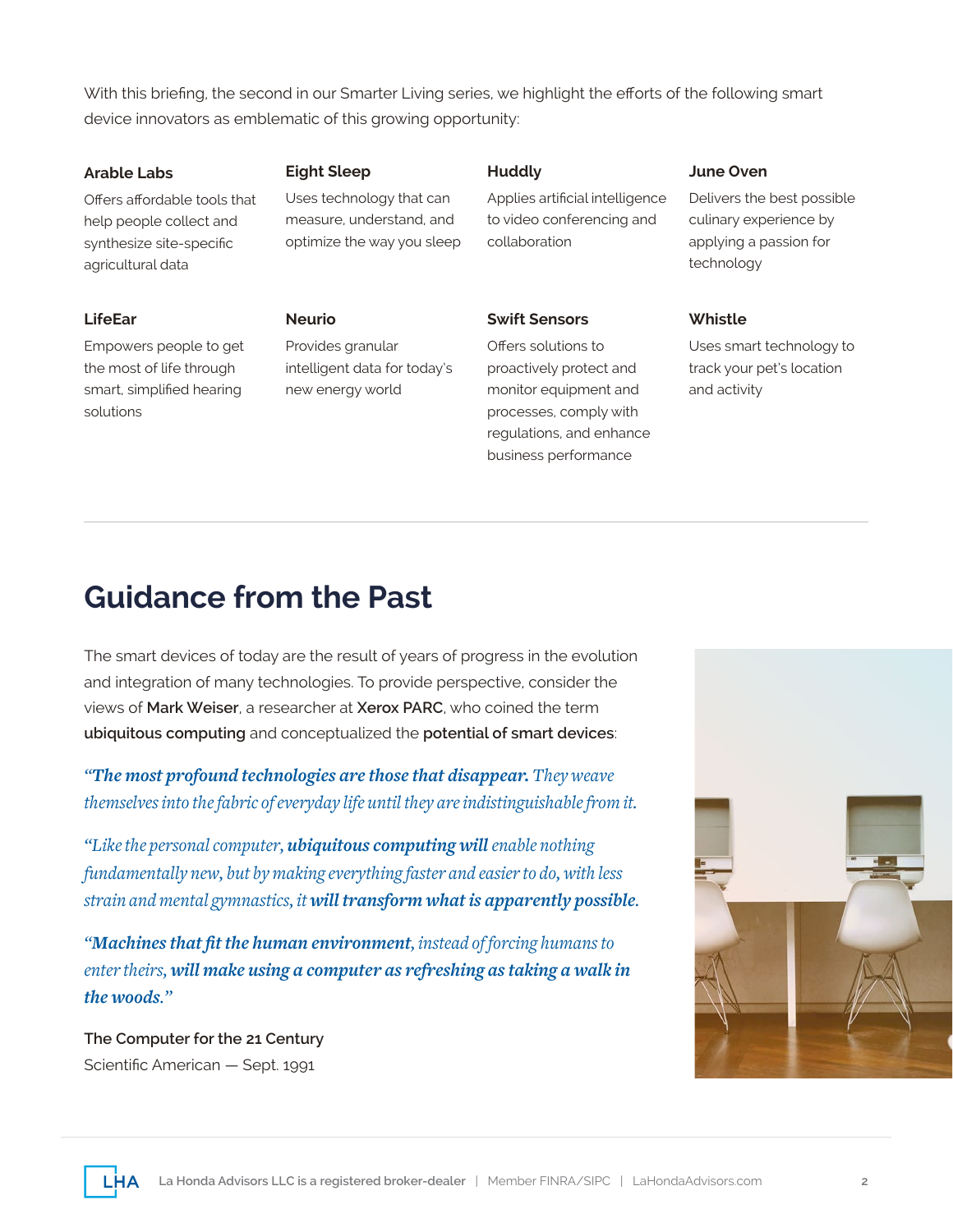### **… and Market Data for the Future**

**The investment opportunity for smart devices is significant.** The global smart device market is expected to experience rapid growth driven by demand for devices from individuals, many industry verticals, and increased demand for internet of things (IoT) applications.





**IDC** estimates the **smart home market** (smart speakers, video entertainment products, connected lighting, smart thermostats, and home monitoring/security) will grow to **nearly 1.3 billion devices** per year by 2022 at an **annualized rate of 20.8%.**

**IDC** also believes the top industries investing in smart devices during 2018 are **manufacturing** (\$189 billion), **transportation** (\$85 billion) and **utilities** (\$73 billion), while **consumer IoT** will reach \$62 billion.



**Bain & Company** predicts that industrial applications will generate more than \$300 billion by 2020, while the consumer opportunity should grow to about \$150 billion.

### **Chart 1: Interest in "Smart Devices" is increasing**

As presented in Chart 1, interest in "Smart Devices" continues to increase, with notable holiday season spikes. (information based on Google Trend analysis).

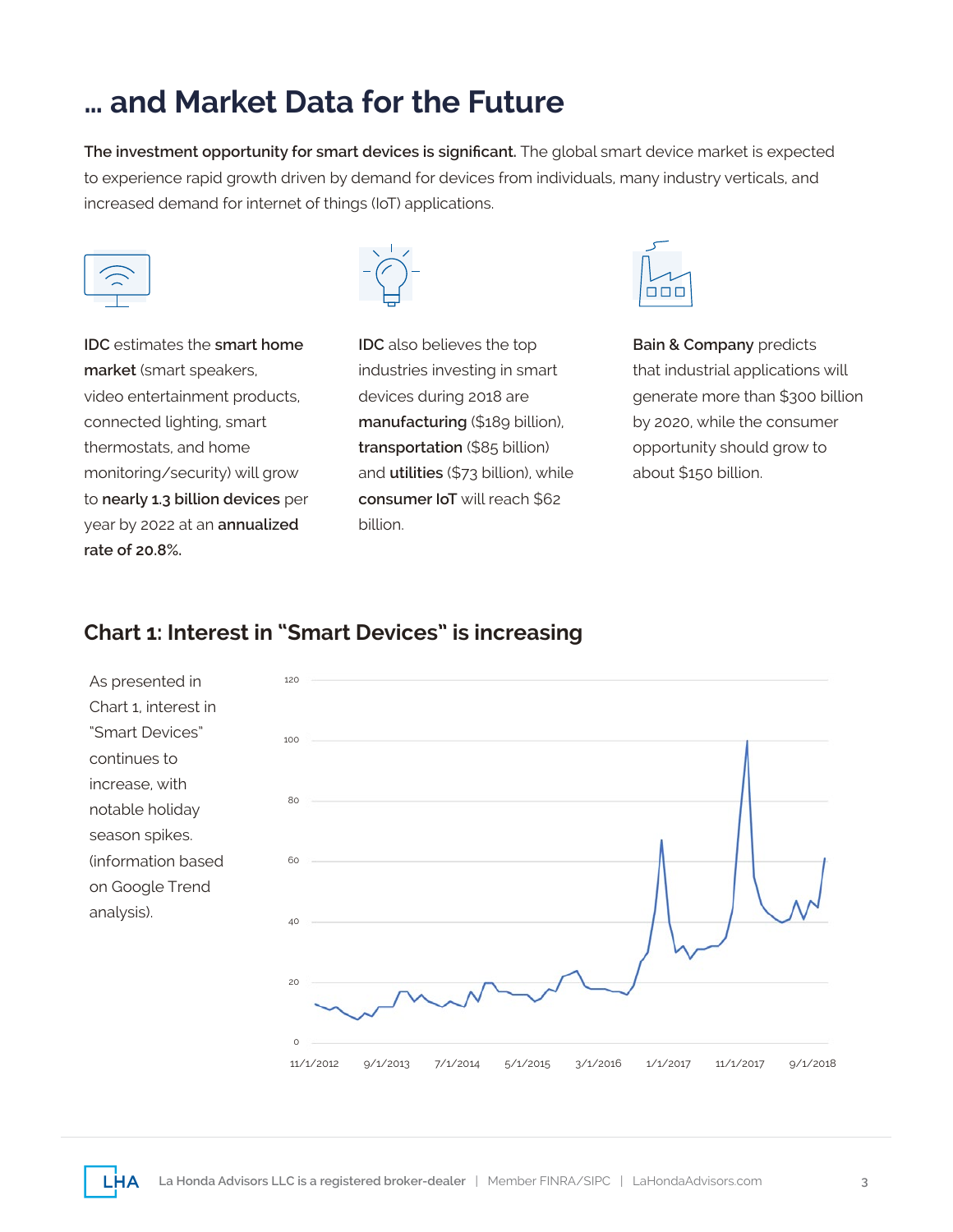## **Several Leaders in Smart Device Innovation**

At La Honda Advisors, we believe Mark Weiser and many others have set the stage for today's smart device innovators. In the following pages, we highlight the efforts of several industry leaders that share this vision and are executing on its promise.

# ARABLE

Princeton, NJ-based **Arable Labs** was founded in 2013 to provide a global solution to managing weather risk and crop health, delivering real-time, actionable insights from the field.

*"From the industrial designers behind GoPro and Nest, the Arable Mark brings consumer ease to an industry-grade product.*

*"Our durable [Arable Mark] device and intuitive data analysis software empowers you to consolidate hardware tech, optimize labor strategies, reduce inputs, and conserve resources to build a strong reputation among your growers and customers alike.*

*"A global solution to managing weather risk and crop health, delivering real-time, actionable insights from your field."*



New York, NY-based **Eight Sleep, Inc.** was founded in 2014 to leverage innovation, technology and personal biometrics to restore individuals to their peak energy levels each morning.

*"We are not just another mattress company. We are a technology company.*

*"With proprietary sensors embedded in the mattress, our technology leverages your sleep patterns and bio signals to help you recover 100% every night.* 

*Using your sleep data, Eight helps you design the sleep experience of your dreams to make you feel refreshed in the morning.*

*"Track over 15 factors about your sleep and health, including REM sleep, deep sleep, heart rate and respiratory rate."*

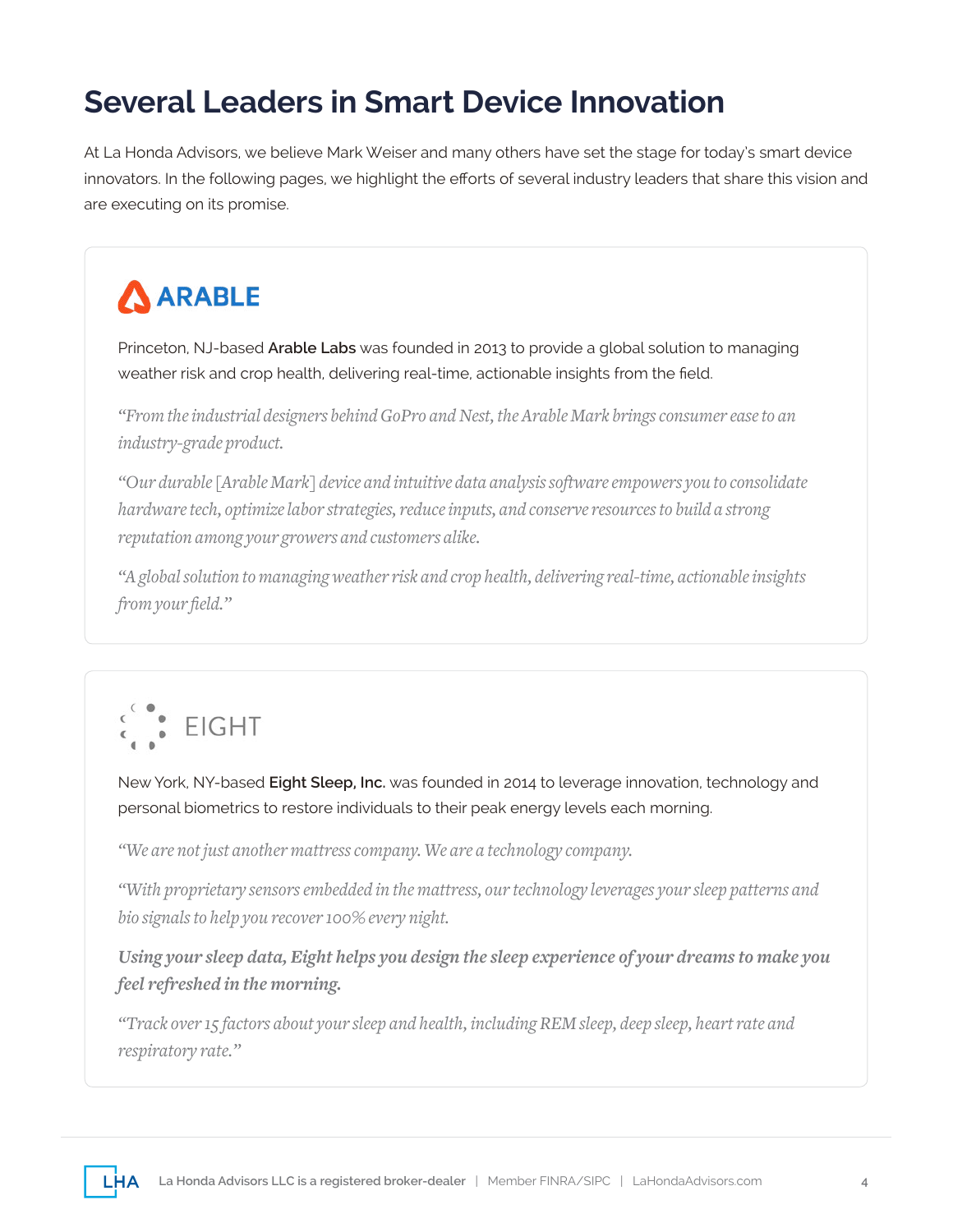# HU **DDLY**

Oslo, Norway-based **Huddly AS** was founded in 2013. The firm's compact, ultra-wide angle, software-driven collaboration cameras improve over time with each intelligent upgrade.

*"Huddly is a vision technology company that combines Scandinavian-designed hardware, software and AI to create innovative products for everyone who uses video to collaborate.*

*" [the recently released] Huddly IQ is the first of its kind — an AI-powered collaboration device, featuring 150° wide-angle video, an embedded mic array and a powerful onboard neural engine that enables cutting-edge AI features and advanced space analytics … IQ delivers a meeting experience like no other to video meetings in small-to-medium sized meeting rooms and collaborative spaces."*

# june

San Francisco, CA-based **June Life Inc.** was founded in 2013 as a modern appliance company dedicated to bringing intelligence to the tools we use in our kitchens.

*"Our mission is to help people to cook. Through elegant design and unprecedented performance, the June Oven delivers the best possible culinary experience. We are passionate about technology. And we're all about the food.*

*"June's computer-controlled cooking system ensures your food is cooked perfectly every time… All images [captured by an internal HD camera] are processed by our dedicated on-device-neural network to recognize and cook your food."*

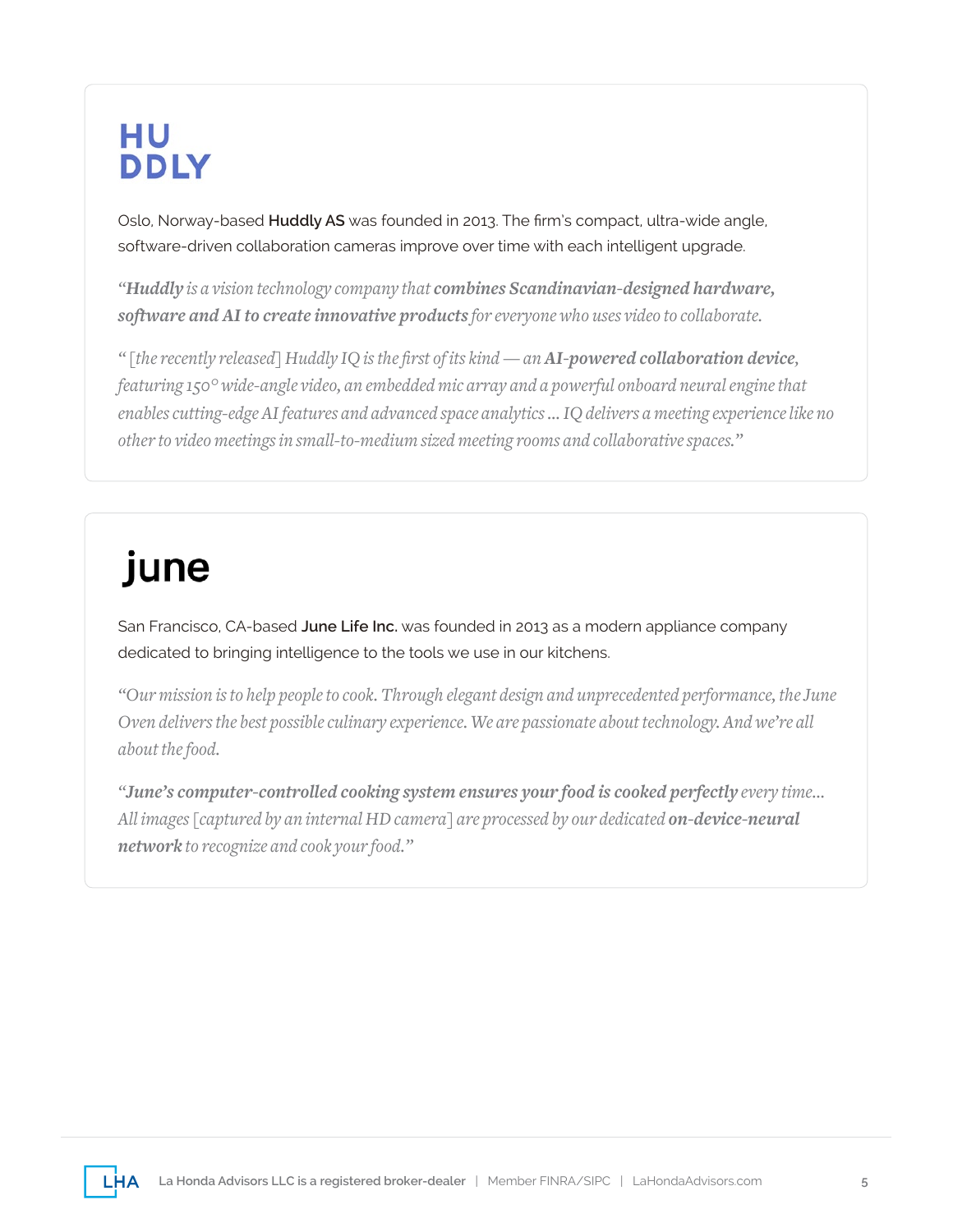

Chicago, IL-based **LifeEar Corporation** was founded to provide high-quality smart hearing aids at a reasonable price. These smart devices are mobile/cloud connected and end user-tunable, removing the need for a visit to a hearing center or professional:

 *"Our extensive hearing aid industry experience has given us deep insight into what it means to experience hearing loss. Over the years, we saw that the industry was not using new smart technology to innovate hearing aids.*

*"We were frustrated by this lack of innovation that ultimately left many people living in silence. It's why we designed smart, simplified hearing solutions – to empower people to get the most out of life."*

### neurio

Vancouver, Canada-based **Neurio Technology Inc.** was founded in 2005 as a home intelligence technology company that develops hardware and software solutions for solar installers, utilities and homeowners.

*"We're a highly energetic and innovative team that has developed ground-breaking technology in the residential energy space. From industry leading metering technology to sophisticated analytics that provide granular energy information, we are changing how energy is used and managed in a home.*

*"We believe in a world where homeowners can decide how they generate, use, sell and share energy with others. A world where we shift away from a centrally organised energy system to a system in which we all organise our own energy. Neurio is about enabling this new energy world by providing granular intelligent energy data which we believe is the key building block to make the transition happen."*

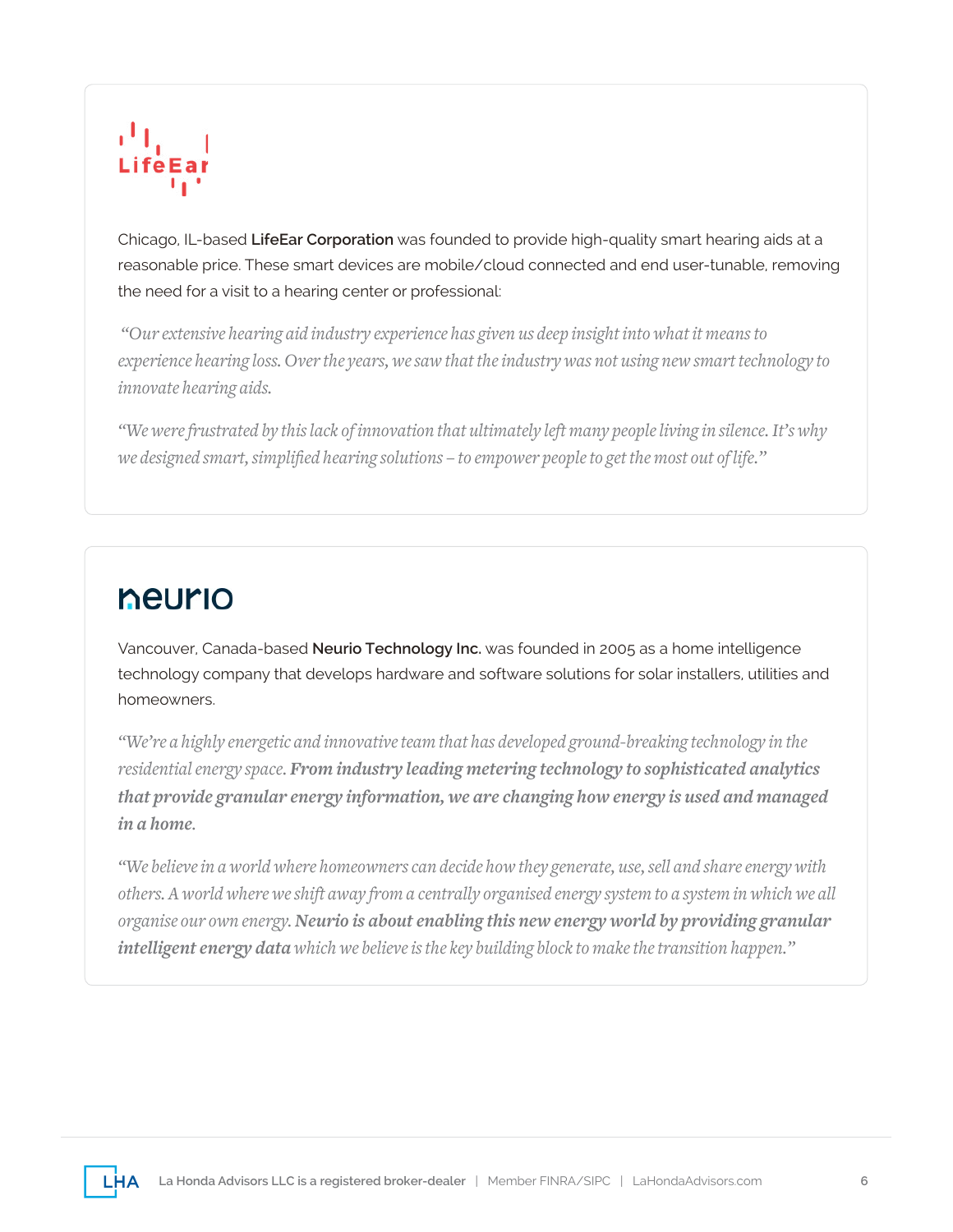# **IN**SwiftSensors

Austin, TX-based **Swift Sensors, Inc.** was founded in 2015 to wirelessly monitor systems for manufacturing, facility management, and restaurants.

*"Swift Sensors Cloud Wireless Sensor System offers businesses a low-cost, unified solution to proactively protect and monitor equipment and processes, comply with regulations, and enhance business performance. The system can be fully deployed in minutes at one-tenth the cost of traditional solutions.* 

*"The Swift Sensors cloud-based system incorporates sophisticated analytics to deliver business intelligence and a rapid return on investment for a variety of uses including cold chain temperature monitoring, wifi temperature monitoring, and a server room temperature monitor."*

# **Whistle**

San Francisco, CA-based **Whistle Labs, Inc.** was founded in 2012 to develop a device and mobile app system to monitor a pet's activity and health.

*"Whistle 3 uses smart technology to track your pet's location and activity. You'll know more about your pet—and more about what they need—for a longer, happier life together.*

*"Our expertise in pets, technology, and data analytics has allowed us to build a company set on developing a system of smart products for owners and vets — a system that grows with every owner that joins in, has the power to enrich each pet-owner relationship, and carries the potential to add years to every pet's life."*